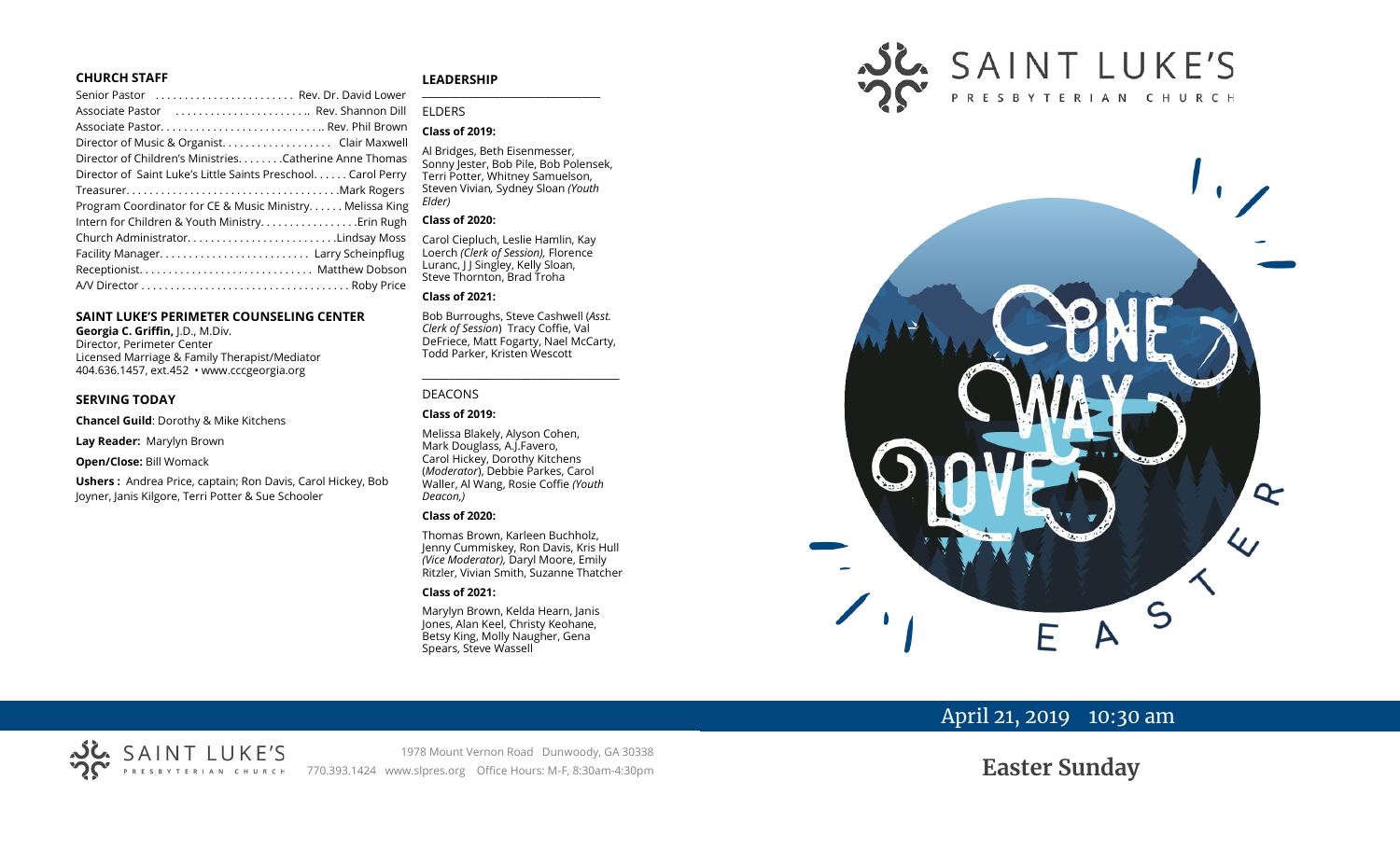

1978 Mount Vernon Road • Dunwoody, Georgia 30338 770.393.1424 • www.slpres.org

### **April 21, 2019**

Easter Sunday

#### **Liturgical Color:** White

*Liturgical colors can orient us to the season of the church year and help to engage the sense of sight in worship. White is used for special days or seasons for the redemptive work of Jesus, such as Christmas and Easter.*

**Roses:** *The red roses on the pulpit are in honor of Jackson McKee Martin, born on February 23, 2019 to John and Allyson Martin and grandparents Billy and Mary Martin; and Nora Irene Miller, born March 18, 2019 to Kirk and Rebecca Miller, and big sister Sarah.*

## **SUNDAY SCHEDULE**

7:00am Sunrise Service, Courtyard 8:30am Sanctuary Worship Service\* 10:30am Sanctuary Worship Service\* *Child care available.\** 

MISSION

Responding to God's call and empowered by the Holy Spirit, we invite all to join us in knowing, serving, and sharing Jesus Christ here and around the world.

VISION

To be a beacon of faith, hope, and love– every member an active disciple in Christ's ministry.

## **WELCOME, GUESTS!**

**DURING** the Welcome, please print the requested information on the Friendship Pad and pass the Friendship Pad down the pew.

**AFTER** the worship service, please join us outside the Sanctuary where our Pastors or a church officer will be available to answer questions and provide you with a loaf of freshly-baked bread.

**FOR MORE** information about our programs, ministries or membership, please contact one of our Pastors at 770.393.1424, or visit our website: slpres.org.

## **THAT ALL MAY WORSHIP**

**ASSISTIVE** A hearing loop is accessible by switching hearing aids to T-coil. Also, large print hymnals and back cushions are available. Please contact an usher for further assistance.

**CHILDREN** are a precious part of our church family, and we welcome them in worship. Worship activity sheets and tactile activities are available on the blue Worship Carts in the back of the sanctuary. Each week, children are invited to walk up for an age-appropriate message during "Tell Us Our Story." After that time, they may remain in worship, go to Faithful Friends (K-2nd) or go to child care (PreK and younger).



**FLOWER THE EASTER CROSS—** Celebrate Easter by covering our sanctuary cross with flowers!

**FAMILY PROMISE VOLUNTEERS NEEDED—** Saint Luke's will host Family Promise guests this week, **April 21 - 29.** To volunteer, go to slpres.org and click the Volunteer tab or contact Beth Underhill at bunderhill.mail@gmail.com.

**2019 HABITAT HOUSE—** The work continues for five more Saturdays with a jump over Memorial Day weekend. We need 15 volunteers for each work day! For more details or to volunteer, go to slpres.org.

**OWLS ON APRIL 23—** Join the Older, Wiser & Loving Seniors (OWLS) at 11:30 am on April 23! Senior Pastor David Lower will talk about his recent trip to the Holy Land.

#### **SLPC BUILDING & GROUNDS WORK DAY—**

Please join us at 9 am Saturday, April 27, for a morning of window washing, spreading mulch, Columbarium pond cleaning, etc. Contact Val DeFriece at vdefr@aol.com with questions.

#### **2019 VBS: SEEKING SAFARI LEADERS—**

We're not LION! We NEED VBS volunteers! Go to the Volunteer tab at slpres.org to view all the various volunteer opportunities! Contact Stephanie McGoldrick, tsmcgoldrick@gmail.com, with questions.

**PW SPRING GATHERING —** The Presbyterian Women's (PW) Annual Spring Gathering will be on May 6 at 6 pm. All women are invited to enjoy fellowship, potluck dinner, and worship service. Please register on the poster in the lobby. Questions? Contact Sandra DuBois at [sandradubois@bellsouth.net](mailto:sandradubois@bellsouth.net)

**CHASTAIN AT SAINT LUKE'S —** This perennial favorite returns on May 5, featuring popular music from the Broadway stage and highlighting our own talented church members. Bring your own picnic supper! All are invited! Walk ups are welcome, or reserve a table at slpres.org.

#### **FLORIDA PANHANDLE REBUILD TRIP, JULY**

**15-17—** Saint Luke's has the opportunity to partner with Hope Panhandle, Inc., to help reach out to those who continue to need assistance rebuilding their homes and lives after Hurricane Michael made landfall six months ago. For more information, visit slpres.org or contact Shannon Dill, shannondill@slpres.org.

**NEW MEMBER INQUIRER'S CLASS**— If you are interested in learning more about Saint Luke's, the Presbyterian faith tradition, and what it means to be a member of this wonderful church, please join senior pastor David Lower for a New Member Inquirer's Class on **May 5, 12, and 19 at 9:15 am** in the Session Room (room 109). New members will be welcomed during the 10:30am service on **Sunday, May 19.** Child care provided during classes. Contact David Lower with questions: davidlower@slpres.org / 770.393.1424, ext. 223.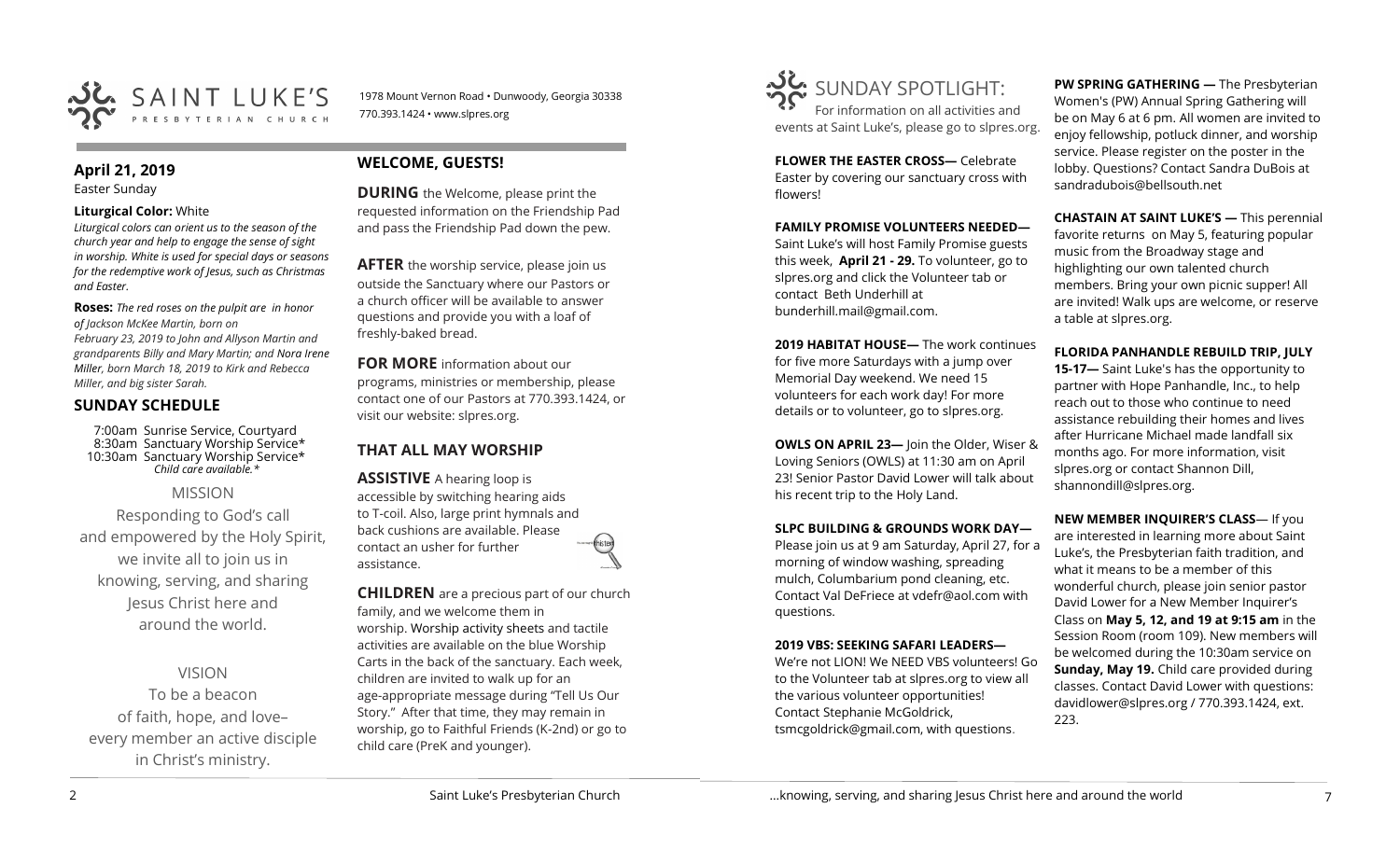#### **Benediction Response\***

**Halle, Halle, Halle-lujah! Halle, Halle, Halle-lujah! Halle, Halle, Halle-lujah! Hallelujah! Hallelujah!** 

**Postlude\*** Toccata from Symphony No. 5 *Charles Marie-Widor*

*Worship note: Thank you to our Brass Quartet: Gordon Vernick, Michael Causey, Michael Karantonis, and Andrew Campbell. Music: All rights reserved. Reprinted under OneLicense.net (A-719333).* 

## **In Preparation for Worship**

"Our Lord has written the promise of resurrection, not in books alone, but in every leaf of springtime." *-Martin Luther*

#### **Gathering Prayer**

**Prelude** Tubae Caelorum – Fanfare for a Festival Day *William Ferris* Brass Quartet

### **Chiming of the Hour**

**Welcome** 

### **Call to Worship\***

Leader: Alleluia! Christ is Risen! **People: Christ is risen indeed! Alleluia!** Leader: This is the day that the Lord has made; **People: Let us rejoice and be glad in it!**

**Processional Hymn #246\*** Christ is Alive!

## **Prayer for the Day\***

**Almighty God,**

**As morning breaks, we hear and see that Christ is risen. We behold that you have broken the powers of sin and death, and opened the way to true life, which is eternal. In Christ you have opened to us the gates of hope and righteousness. As we enter through them, let our hearts be filled with praise. Amen!**

**Song of Praise #243\*** Be Not Afraid

**Be not afraid; sing out for joy! Christ is risen, alleluia! Be not afraid; sing out for joy! Christ is risen, alleluia!**

## **Passing the Peace of Christ\***

Leader: May the peace of Christ be with you. **People: And also with you.** 

### **Prayer for Illumination Marylyn Brown**